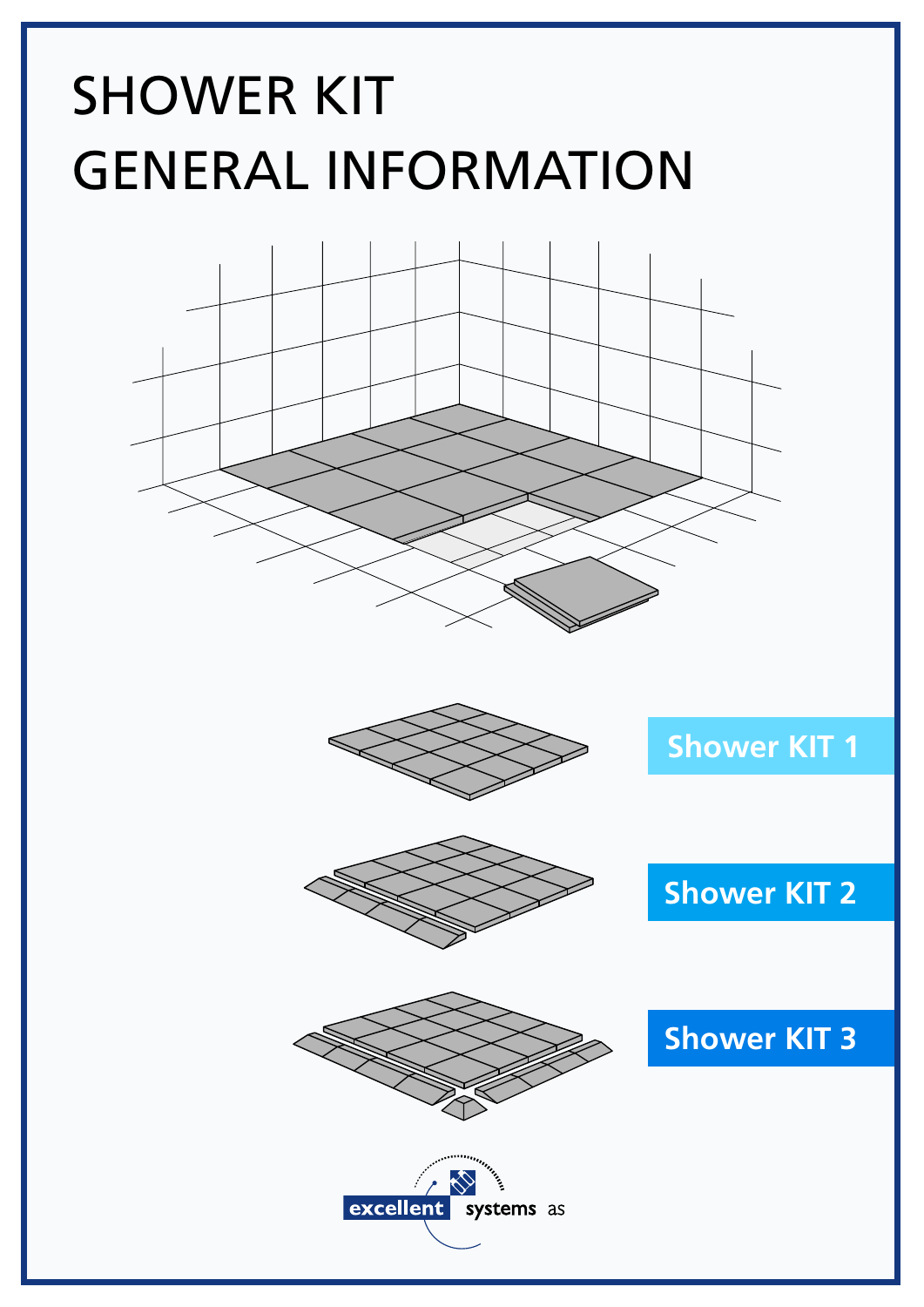#### **About the shower KITs**

The shower can be a dangerous place, due to water or soap on the surface you walk on, or stumbling over the raised edge of a shower tray or recessed shower area. Excellent Systems A/S have developed a solution using slip resistant self draining tiles which are placed within the shower area, so the floor becomes less slippery, and can be leveled to the required height, eliminating any stumbling or trip hazard.

The tiles and ramps are made of PELD which is approved for foodstuff. This material is highly suited for showers, because the surface is non-porous so no bacteria can enter the material, leaving the surface is very easy to disinfect.

As our flooring system can easily take the weight of a car, it is safe to use with heavy wheelchairs and shower commodes. You might also need our Ramp Kit to assist with the entrance in to a shower area.

Our company has made flooring in showers, access for wheelchairs and shower commodes for more than 20 years. Our installation experience has enabled us to make a series of 3 Shower KITs, which alone or in combination, make it possible to cover your shower area, no matter if you need 1, 2 or 4 layers to reach the top of the tray. Always be sure when placing the flooring, that it fits closely to all sides, to avoid the tiles to moving.

Within each package there is an installation guide. Visit **www.excellent-kit.com** for installation videos and guidance.

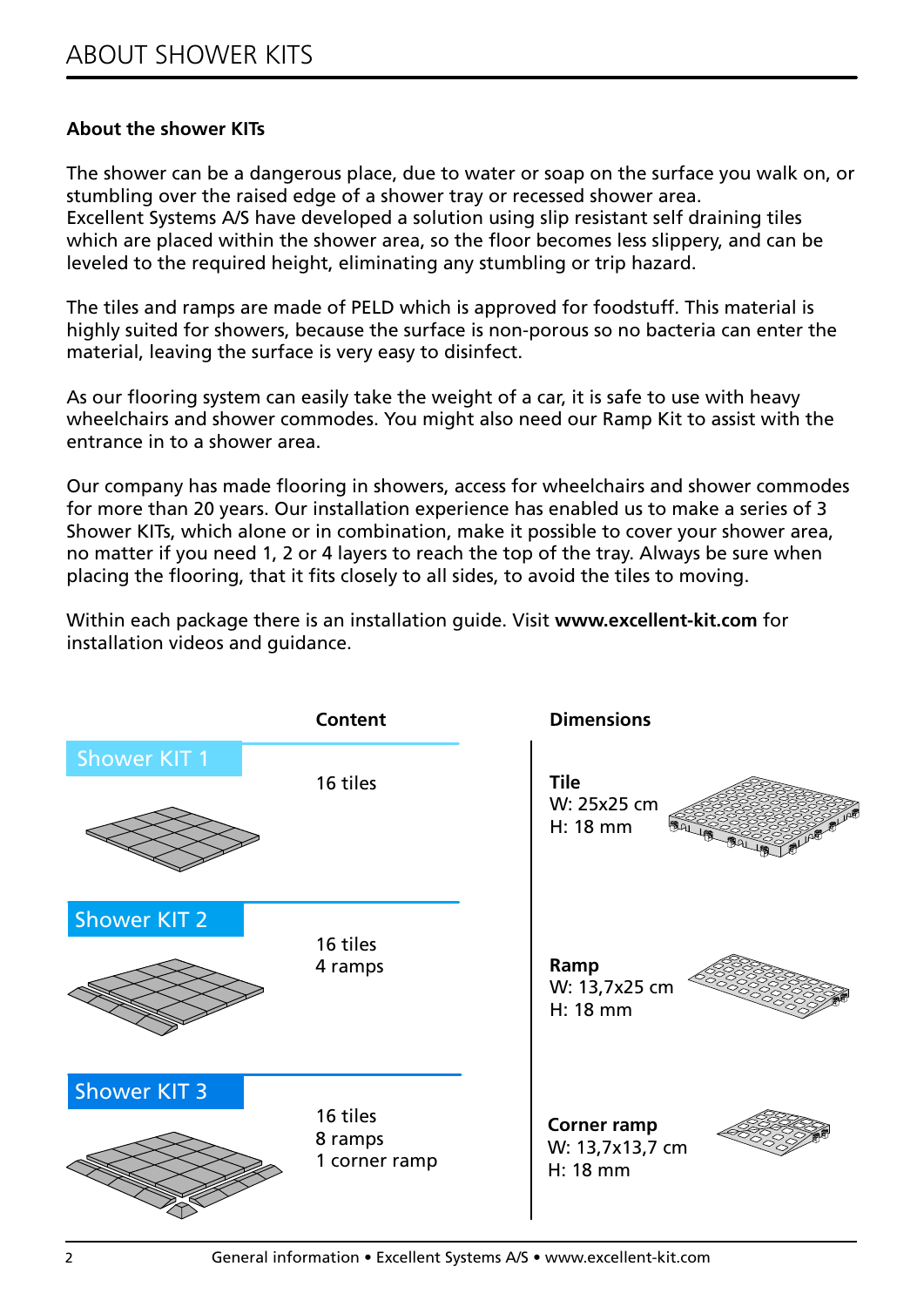

**To avoid accidents, we kindly recommend you do not use a Shower KIT, if the edges of the tray are rounded excessively as illustrated:**

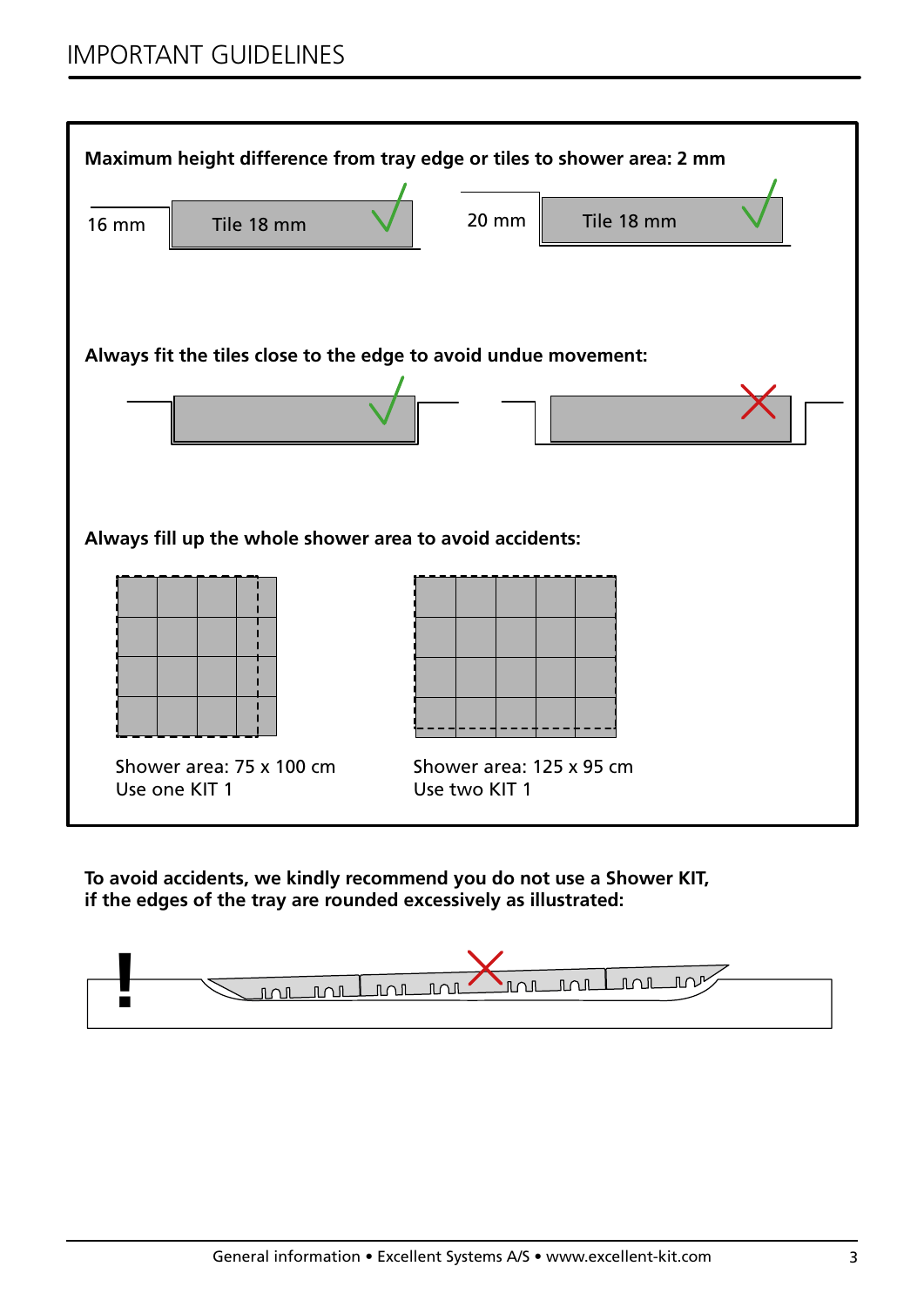## SHOWER KIT 1

|  |  | <u>INLINLINLINLUNLINLINLINL</u> |  | $\sqrt{100}$ $\sqrt{100}$ | Floor |
|--|--|---------------------------------|--|---------------------------|-------|

Use Shower KIT 1 if the recess area fits the height of one tile.









Other solutions:



Rounded shower.



Shower with walls and a sloping edges.



Shower area with walls and a sloping edge.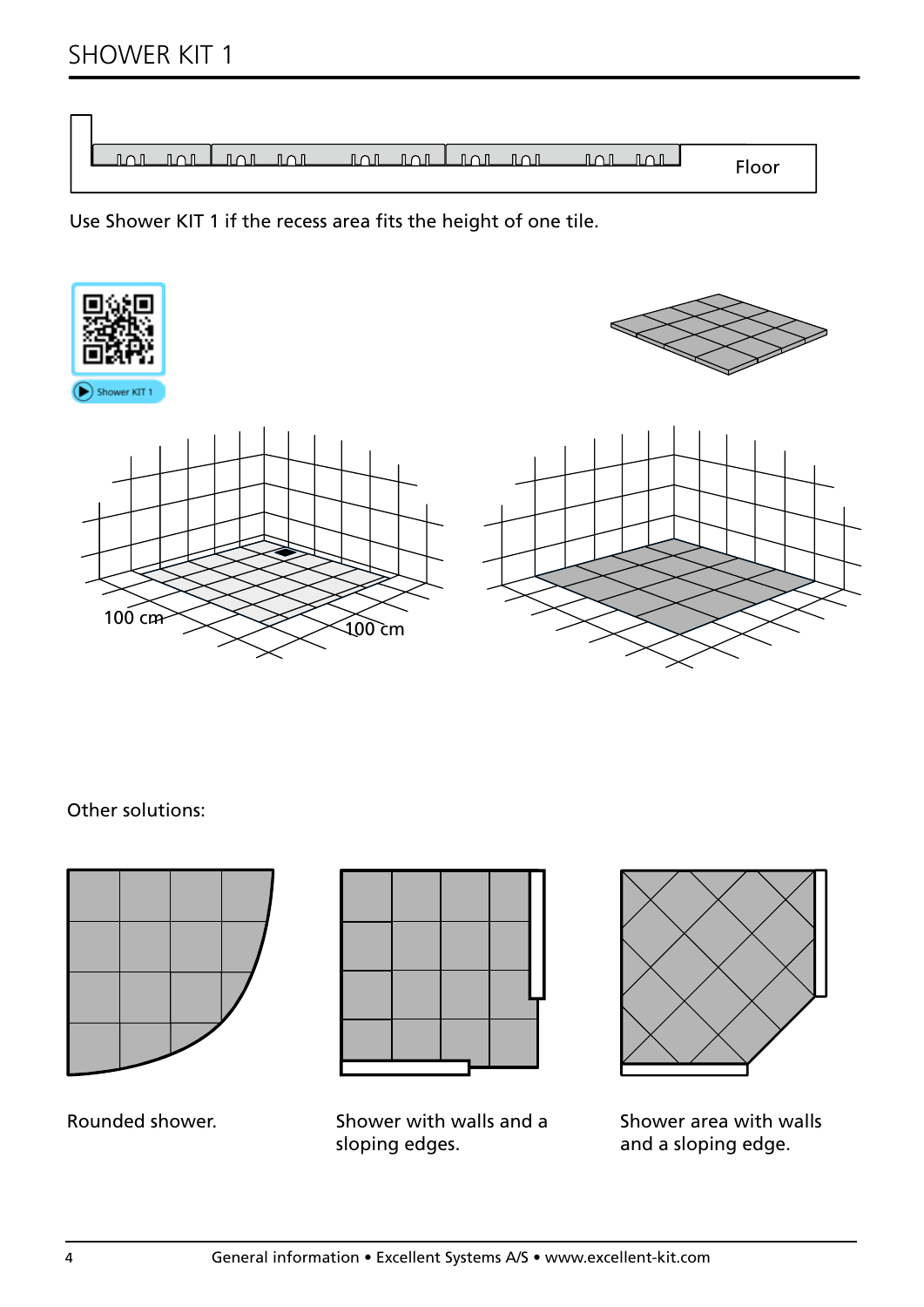| $\overline{\mathbb{R}}$ $\overline{\mathbb{R}}$ | ா∩ா | <u>mandon oi vuotoi</u> |  |  | Floor |
|-------------------------------------------------|-----|-------------------------|--|--|-------|

Use Shower KIT 2, if the shower recess area is more than 2 mm lower than the tiles or tray edge.









Other solutions:



Shower area with walls and a sloping edge.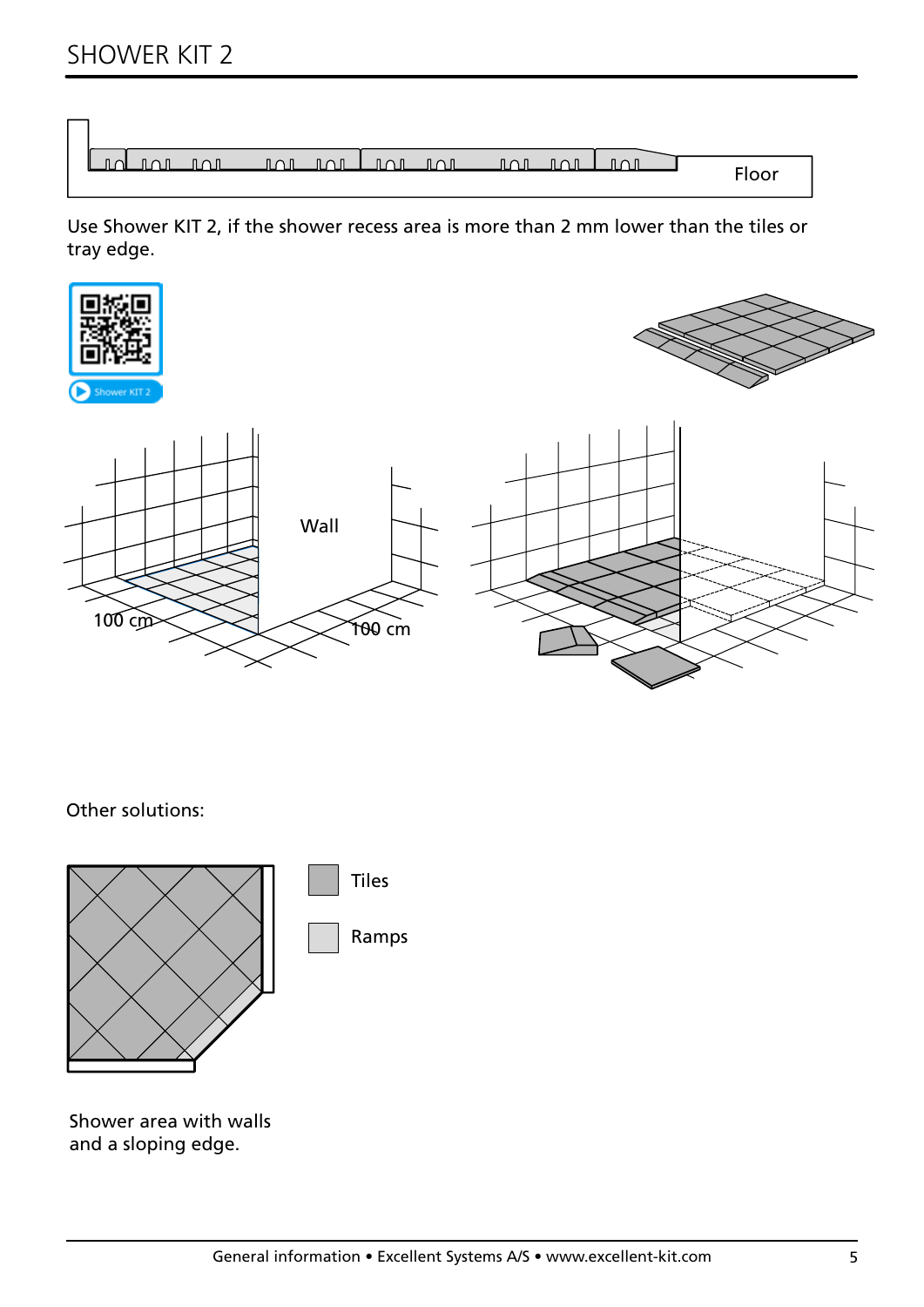| <u>nunulmini muni</u><br>Induation | $\overline{101}$<br>Floor |
|------------------------------------|---------------------------|

Use Shower KIT 3, if the shower recess area is more than 2 mm lower than the tiles, and has an open corner.



Other solutions:



Shower area with walls and a corner entry.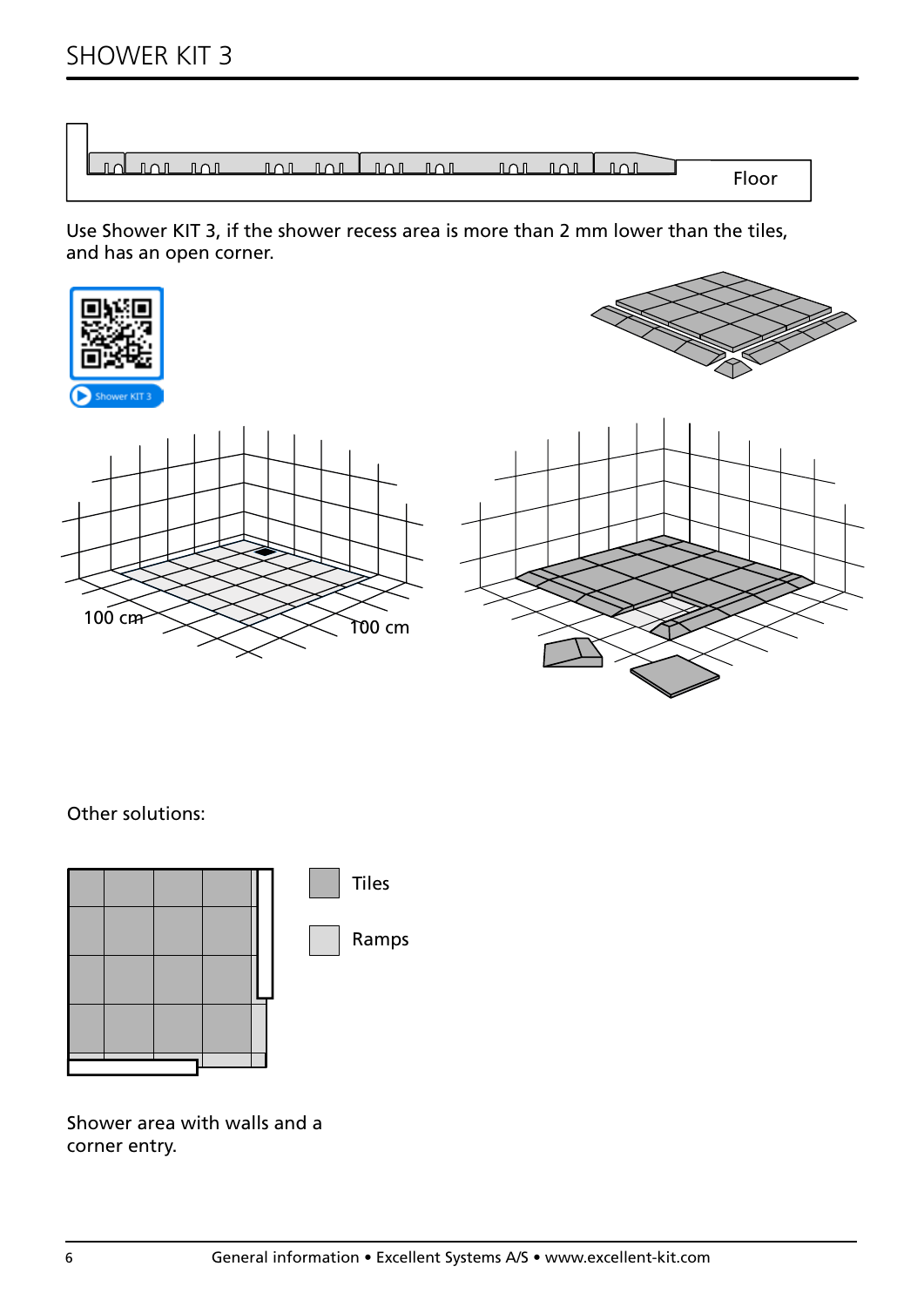

## RAMP KIT ON THE OUTSIDE OF A SHOWER TRAY



Use one **Ramp KIT 1** on the outside of the shower tray. See **Ramp KIT 1** instruction.

Use two **Ramp KIT 1** + one **corner** on the outside of the shower tray. See **Ramp KIT 1 + corner** instruction.